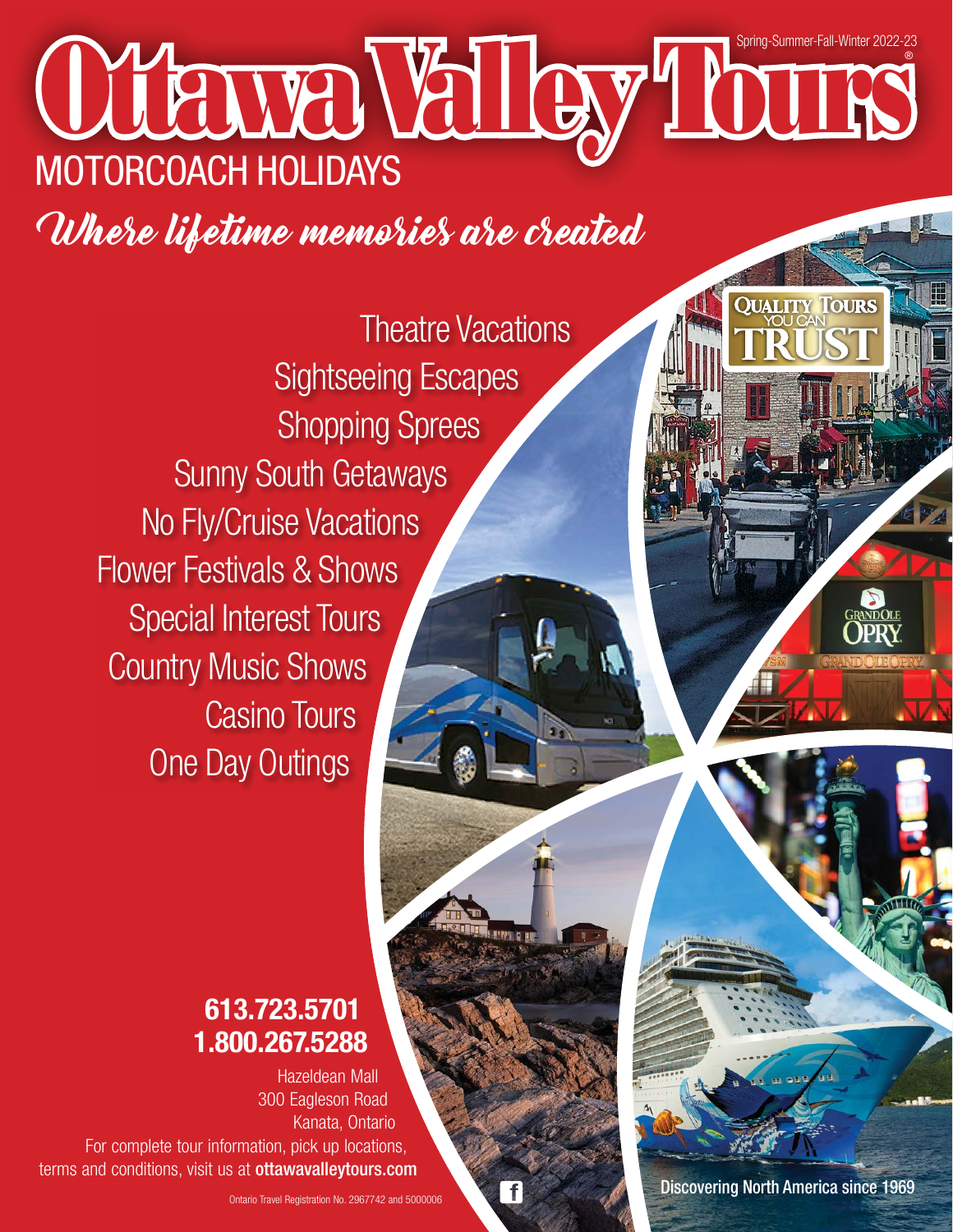

# New York-New York 4 Days

May 20-23 | June 10-13 | July 1-4 July 15-18 | July 29-August 1 August 5-8 | August 19-22 September 2-5 | September 16-19 October 7-10 | November 11-14 December 2-5 December 30, 2022-January 2, 2023

Start Spreading the News...

We're leaving today! Don't you want to be a part of it, New York, New York!

Ottawa's Deluxe Package saves you money and offers exceptional value and quality for a truly fabulous New York holiday experience you'll never forget! It will make you want to come back for more!

#### Cost Per Person: **Twin \$649 649** Triple \$545 Quad  $$499$ 499 Single \$ 975

Charming Quebec City

3 Days May 22-24 | June 20-22 August 6-8 | October 1-3

Quebec City, the only fortified city in North America, is perched atop Cap Diamant, a massive headland dominating the majestic waters of the St. Lawrence. The romantic charm of the province's capital invariably leaves travellers spellbound.

| Cost Per Person:<br>$May$ June |              |  |  |
|--------------------------------|--------------|--|--|
| <b>\$598</b><br>Twin           | Triple \$549 |  |  |
| Quad \$526                     | Single \$769 |  |  |
| <b>August</b>                  |              |  |  |
| \$632<br>Twin                  | Triple \$573 |  |  |
| Quad \$545                     | Single \$834 |  |  |
| <b>October</b>                 |              |  |  |
| \$613<br>Twin                  | Triple \$562 |  |  |
| Quad \$535                     | Single \$799 |  |  |



# Niagara Vintages & Culinary Delights 3 Days

June 8-10 | September 10-12 October 12-14

Get your friends together and come along on our sip and savour getaway to relax, unwind and rejuvenate.

| <b>Cost Per Person:</b> |            |              |  |
|-------------------------|------------|--------------|--|
|                         | Twin \$745 | Triple \$710 |  |
| Quad $$692$             |            | Single \$899 |  |

# **Pennsylvania** Amish Country 4 Days

#### June 9-12 | September 7-10 October 19-22

Pennsylvania Amish Country where you'll be among America's oldest and largest settlement of "Plain People" as you witness horse-drawn buggies clip-clopping down the country roads

> Cost Per Person: **Twin \$954 954** Triple \$867 Quad  $$835$ 835 Single \$ 1280

## Cape Cod & Boston 5 Days

June 12-16 | September 6-10

Experience the charm of Ole Cape Cod and the exciting **Old town of Boston**, MA

| <b>Cost Per Person:</b><br>June |                            |                                |
|---------------------------------|----------------------------|--------------------------------|
|                                 | Twin \$1300<br>Quad \$1126 | Triple \$1179<br>Single \$1725 |
| <b>September</b>                |                            |                                |
|                                 |                            | Twin \$1292 Triple \$1168      |

Quad \$ 1116 Single \$ 1715

# Senior's Extravaganza 3 Days

June 14-16

Greg Frewin Wild Magic Show "Damn Yankees" at the Shaw Festival Niagara-on-the-Lake • Famous People Players

| <b>Cost Per Person:</b>    |              |  |  |
|----------------------------|--------------|--|--|
| Twin \$775<br>Triple \$744 |              |  |  |
| Quad \$728                 | Single \$924 |  |  |

# Saguenay Fjord & Whale Watching 4 Days

#### July 13-16 | August 29-September 1

The Saguenay and Charlevoix Regions are an absolute must see destination for a unique East Coast experience. This adventure will live long in your memory with scenic green vistas. clear blue waters and crisp salty air! Don't forget your camera!

| <b>Cost Per Person:</b> |             |               |  |
|-------------------------|-------------|---------------|--|
|                         | Twin \$1252 | Triple \$1180 |  |
|                         | Quad \$1115 | Single \$1610 |  |

# The Best of the Maritimes 11 Days

#### July 15-25 | September 4-14

Discover Canada's Maritime Provinces, experience amazing scenery and a blend of natural and cultural treasures and historical landmarks.

| <b>Cost Per Person:</b>             |             |  |               |  |
|-------------------------------------|-------------|--|---------------|--|
| Twin <b>\$2654</b><br>Triple \$2520 |             |  |               |  |
|                                     | Quad \$2180 |  | Single \$3792 |  |

# Quebec City & Grosse Île & the Irish Memorial National Historic Site 4 Days

#### July 22-25

Quebec City, the only fortified city in North America, is perched atop Cap Diamant, a massive headland dominating the majestic waters of the St. Lawrence. The romantic charm of the province's capital invariably leaves travellers spellbound.

| <b>Cost Per Person:</b> |            |               |  |
|-------------------------|------------|---------------|--|
|                         | Twin \$963 | Triple \$872  |  |
| Quad $$826$             |            | Single \$1289 |  |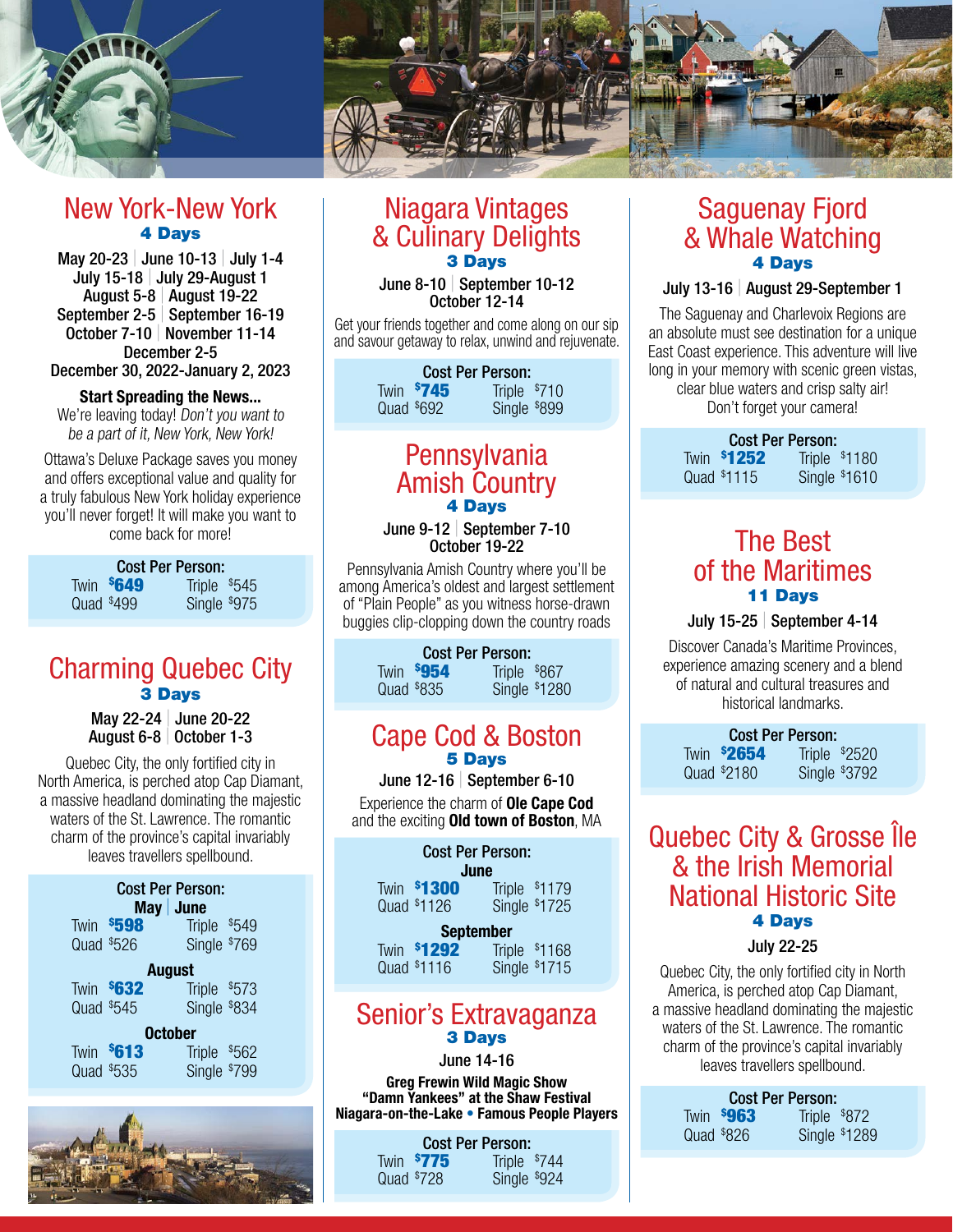

# Nashville & The Opryland Resort Hotel 6 Days

#### July 27-August 1 | October 6-11

Leave your horses at home and come along for a "Boot Scootin' Boogie," Yeehawin' good time! From old country to new country the legend still goes on. So, kick up your heels and reserve early for this fabulous country music extravaganza!

| <b>Cost Per Person:</b> |                           |  |               |
|-------------------------|---------------------------|--|---------------|
| <b>October</b><br>July  |                           |  |               |
|                         | Twin \$1678               |  | Twin \$1943   |
|                         | Triple \$1535             |  | Triple \$1715 |
|                         | Quad \$1458               |  | Quad \$1598   |
|                         | Single <sup>\$</sup> 2215 |  | Single \$2726 |

# Prince Edward Island 6 Days

#### August 13-18

Come experience a truly Canadian holiday destination! The warm hospitality and beautiful scenery of the region will leave you with a wonderful and lasting impression for years to come. The land of potatoes, red roads and the memories of Anne of Green Gables await you in this great family adventure!

| <b>Cost Per Person:</b> |             |               |  |
|-------------------------|-------------|---------------|--|
|                         | Twin \$1394 | Triple \$1242 |  |
|                         | Quad \$1164 | Single \$1956 |  |

# Timeless Gaspe 5 Days

#### August 22-26

It's what is known as Maritime Quebec and is almost an island unto itself. Untouched and where people walk and talk much like their ancestors did centuries ago. A world where people harvest the sea as they do the land. Come and discover with us.

| Cost Per Person: |                    |               |                |
|------------------|--------------------|---------------|----------------|
|                  | <b>Twin \$1190</b> |               | Triple $$1085$ |
|                  | Quad \$1028        | Single \$1595 |                |

# Agawa Canyon 4 Days

#### September 16-19

Cost Per Person: **Twin \$869 869** Triple \$789  $Quad$  \$749 749 Single \$ 1177

# Maine Lighthouses & Lobsters 5 Days

September 19-23

| <b>Cost Per Person:</b> |                    |               |  |
|-------------------------|--------------------|---------------|--|
|                         | <b>Twin \$1490</b> | Triple \$1455 |  |
|                         | Quad \$1419        | Single \$1922 |  |

# Shaw & Stratford Theatre 3 Days

September 21-23 | October 5-7 EARLY BOOKING is a must for upcoming popular productions!

| <b>Cost Per Person:</b> |            |              |  |
|-------------------------|------------|--------------|--|
|                         | Twin \$839 | Triple \$789 |  |
| Quad \$769              |            | Single \$101 |  |

# Country Music Capitals BRANSON • MEMPHIS • NASHVILLE

#### 10 Days

September 23-October 2 Featuring Six Live Shows and More!

Cost Per Person: **Twin \$2667 2667** Triple \$2367 Quad  $$2214$ 2214 Single \$ 3630

# Cape Cod Escape 5 Days

#### September 26-30

Experience a choice of exploring **Nantucket** Island or Martha's Vineyard and a whale watching excursion or a dune ride, on this truly unforgettable Escape to the Cape.

| <b>Cost Per Person:</b> |               |  |
|-------------------------|---------------|--|
| Twin \$1567             | Triple \$1426 |  |
| Quad \$1396             | Single \$2067 |  |

# Mackinac Island & the Agawa Canyon 4 Days

#### September 30-October 3

All aboard the world-famous Agawa Canyon Train for a spectacular display of fall colours and visit the Bermuda of the North.

| <b>Cost Per Person:</b> |                    |               |  |
|-------------------------|--------------------|---------------|--|
|                         | <b>Twin \$1265</b> | Triple \$1177 |  |
|                         | Quad \$1132        | Single \$1578 |  |

# Myrtle Beach 9 Days

#### October 15-23

Come and discover this year-round vacationer's paradise on South Carolina's spectacular north shore coastline. It's Myrtle Beach where luxurious accommodations, boundless beaches, spectacular live entertainment, and over 60 golf courses make this destination a perfect southern getaway! Come along and see for yourself.

| <b>Cost Per Person:</b> |                      |  |
|-------------------------|----------------------|--|
| <b>Twin \$2189</b>      | Triple \$            |  |
| Quad \$1842             | Single <sup>\$</sup> |  |

\$1953 1842 Single \$ 2979

# New Orleans & Memphis 10 Days

October 17-26

Visit the "Birth Place of Jazz", experience the excitement of New Orleans, and the "Birth Place of the Blues"

| <b>Cost Per Person:</b> |             |                |
|-------------------------|-------------|----------------|
|                         | Twin \$2635 | Triple \$2265  |
|                         | Quad \$2080 | Single $$3848$ |

A valid passport is required on all USA destinations.

| \$769 | Single \$1014   | 111 |
|-------|-----------------|-----|
|       | try Mucic Canit |     |

**1419** Single  $$$ 1922